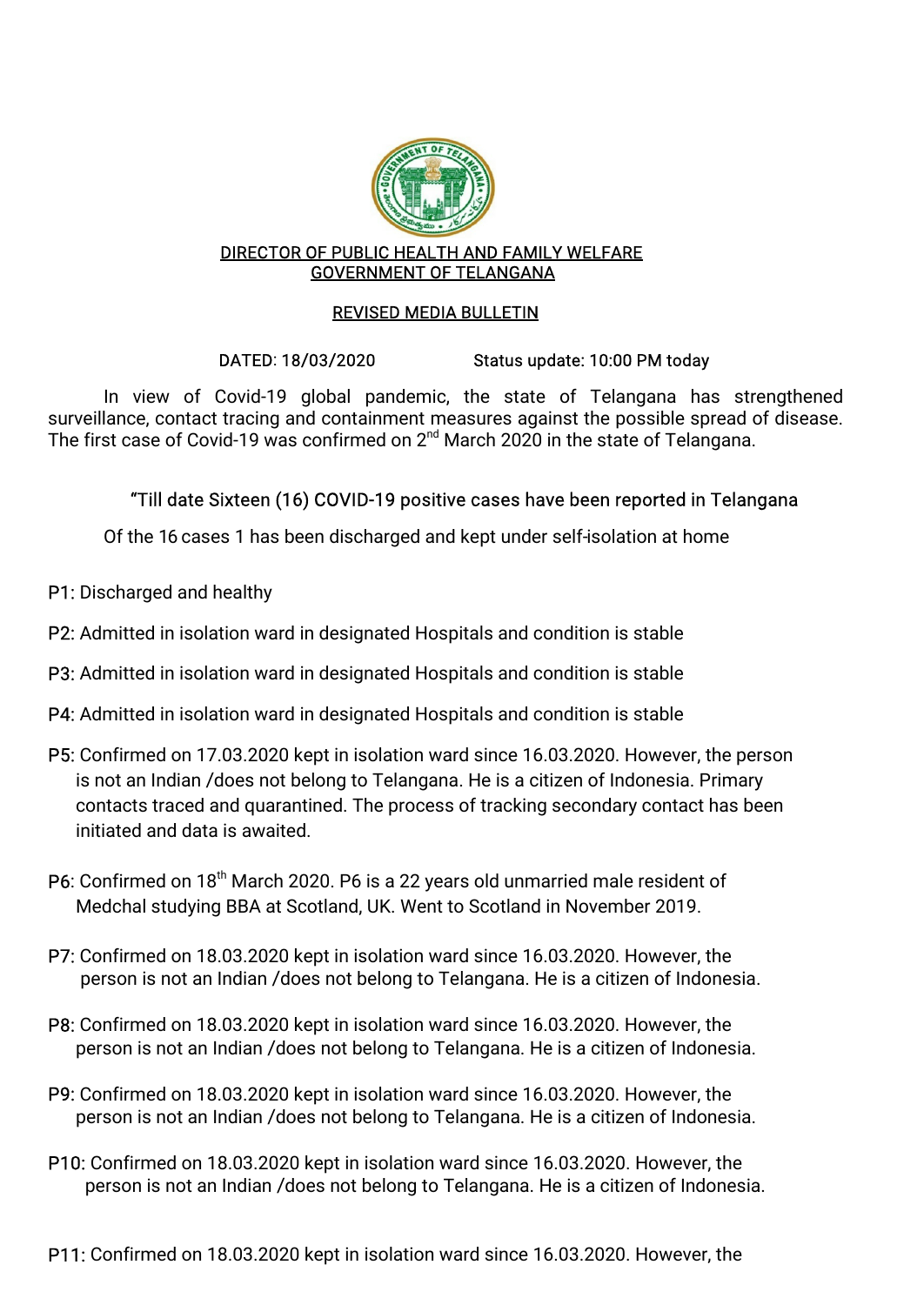person is not an Indian /does not belong to Telangana. He is a citizen of Indonesia.

- P12: Confirmed on 18.03.2020 kept in isolation ward since 16.03.2020. However, the person is not an Indian /does not belong to Telangana. He is a citizen of Indonesia.
- P13: Confirmed on 18.03.2020 kept in isolation ward since 16.03.2020. However, the person is not an Indian / does not belong to Telangana. He is a citizen of Indonesia.
- P14: Confirmed on 19.03.2020. Travelled from Dubai to Hyderabad on 14.03.2020. Developed signs and symptoms on 17.03.2020. Immediately isolated and tested for COVID-19. Contacts traced and put under home quarantine. Flight passenger details are awaited.
- P15: Confirmed on 19.03.2020. Travelled from London to Hyderabad on 18.03.2020 via Dubai, developed symptoms on 10.03.2020. Admitted in designated Hospital on18.03.2020.
- P16: Confirmed positive on 19.03.2020. Travelled from London to Hyderabad. Admitted in Designated Hospital

#### Universal Screening of all International Passengers is being done at entry point  $-$ Rajeev Gandhi International Airport (RGIA).

Total passengers screened today at the RGIA = 711 passengers Till date total passengers screened at RGIA =  $71256$  passengers

|                | <b>ABSTRACT</b>                                       | Date:19.03.2020 |                   |
|----------------|-------------------------------------------------------|-----------------|-------------------|
|                | <b>ACTIVITIES</b>                                     | <b>Today</b>    | <b>CUMULATIVE</b> |
|                | <b>Persons Enrolled for Observation</b>               | 711             | 71256             |
| $\overline{2}$ | Persons who have completed 28 days observation period | 04              | 310               |
| 3              | Persons in Home Quarantine                            | 711             |                   |
| 4              | <b>Total samples tested</b>                           | 51              | 498               |
| 5              | Total Samples Positive for COVID-19                   |                 | 14                |
| 6              | Total samples reported as negative                    | 21              | 450               |
| 7              | <b>Total Contacts of the Positive cases</b>           | 6               | 337               |
| 8              | Total contacts traced and contacted                   | 6               | 337               |
| 9              | Persons quarantined in state quarantine centers       | 1292            | 1440              |

#### Details of persons isolated at selected isolation facilities:

|   | Details of Isolated persons in the Designated Hospitals |                        |                                |                                |                                         |  |  |  |
|---|---------------------------------------------------------|------------------------|--------------------------------|--------------------------------|-----------------------------------------|--|--|--|
|   | Name of the District                                    | <b>Bed</b><br>Capacity | <b>New Admissions</b><br>today | <b>Dischar</b><br>ged<br>today | <b>Presently in</b><br><b>Isolation</b> |  |  |  |
|   | Gandhi Government Hospital                              | 40                     | 16                             | 10                             | 18                                      |  |  |  |
| 2 | SRRIT&CD                                                | 40                     |                                |                                |                                         |  |  |  |
| 3 | TB & Chest Hospital                                     | 20                     | 21                             |                                | 10                                      |  |  |  |